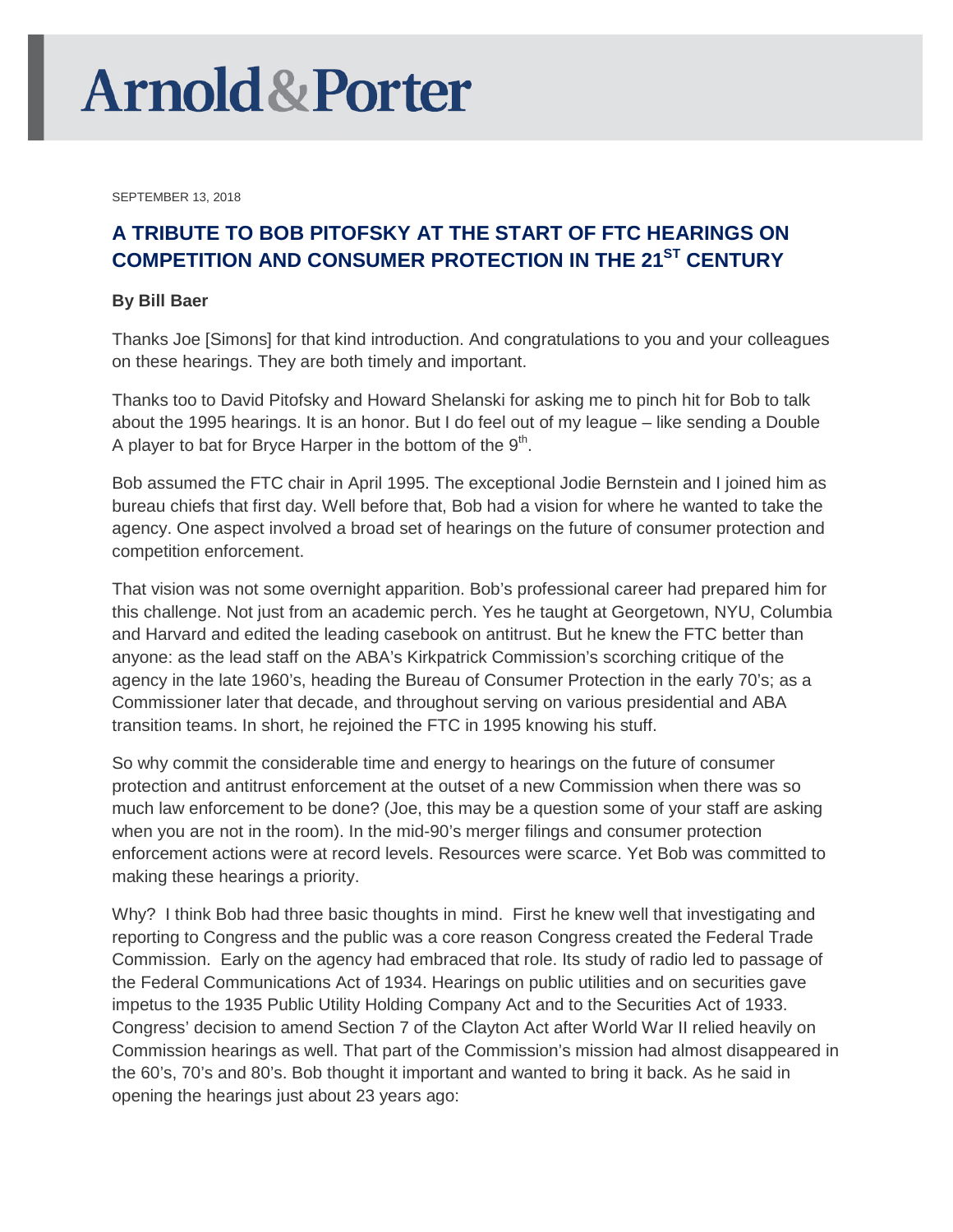"These hearings are designed to restore the tradition of linking law enforcement with a continuing review of economic conditions to ensure that the laws make sense in light of contemporary competitive conditions."

Second, Bob understood that the world economy was changing and changing fast. He wanted to make sure antitrust and consumer protection enforcement understood and accounted for:

- The need for American firms to compete in an increasingly global economy
- The challenges posed by the dramatic increase in nation states with a competition enforcement regime
- The growing importance of innovation and of scale
- The increasing significance of patent thickets, network effects, "lock-in" and tipping points in understanding market dynamics
- Whether efficiencies were under-appreciated and under-valued by antitrust enforcers
- Whether, in a prescient question he asked on Day One of the hearings: "Are consumers in need of different types or levels of government enforcement against fraud and deception where new marketing techniques are involved – especially marketing by telephone, over television, or on the Internet."

Bob's third point was more subtle, but equally important. He had witnessed in the 1970's and 80's both the rise of the Chicago School critique of antitrust and the broad-based revolt against regulation. He was sympathetic to many of those criticisms. But he also thought – as reflected in a collection of essays he edited in 2008 – that the critics had "Overshot the Mark", causing undue caution in antitrust enforcement and a reluctance to regulate in situations where consumers were being harmed and markets were not self-correcting. So there was a sense in which the hearings provided a vehicle to promote effective, thoughtful and legally and economically sound enforcement. Teddy Roosevelt said "speak softly and carry a big stick." I doubt TR's contemporaries or his biographers thought he embraced the first part of that notion. Bob, in his wonderfully understated manner, clearly did. And he knew too that the Commission had considerable authority, a big stick. He thought the hearings would both energize and legitimize the agency when it identified a real world problem and sought to act.

The hearings went forward and a dedicated staff led by Susan DeSanti and Debra Valentine produced an impressive two volume report eight months later: volume one focused on competition, volume two on consumer protection. Both placed their findings and recommendations in the context of "the New High-Tech, Global Marketplace." And if you look at the FTC's remarkable achievements in the intervening years, a lot is traceable to the 1995 hearings and the 1996 report. The agency – together with the Department of Justice – engaged internationally like never before; it took on and won tough cases – think Toys R Us and Staples/Office Depot – that skeptics saw as sure losers; it improved guidance to the business community on issues like the intersection of intellectual property rights and antitrust, how to view standard setting organizations and standard essential patents, and the weight to be afforded efficiencies in merger analysis. The consumer protection volume warned of the concerns we live with daily: fraud and deception on the internet and the privacy risks consumers would inevitably face in a digital economy.